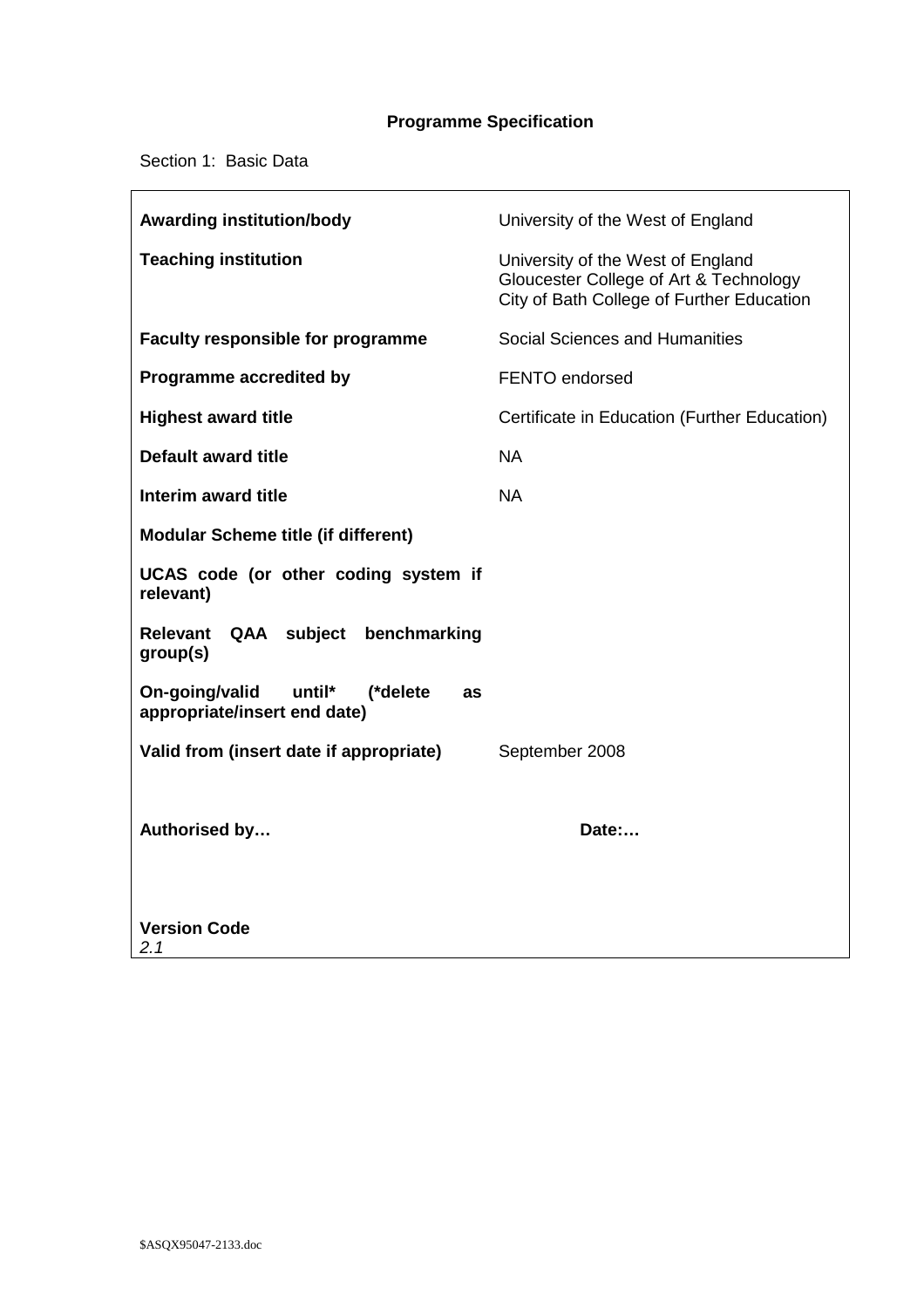#### **Section 2: Educational aims of the programme**

The aims of the programme are to provide:

- 1. a relevant and coherent curriculum underpinned by staff scholarship and professional expertise which integrates theory with practice and meets the initial generic training, academic and professional development needs of a wide variety of in-service practitioners from a broad range of professional contexts in the Further Education Sector
- 2. to offer recognised teaching qualifications for those working in the Further Education Sector which are continually enhanced through the process of monitoring, evaluation and review
- 3. to create a stimulating learning environment that enables students to extend and develop their professional role and practice consonant with their subject expertise within a framework of reflective, ethical, professional practice and debate
- 4. to promote a positive learning experience in which students from a wide range of professional contexts can acquire the intellectual skills of enquiry, analysis and evaluation and provide opportunities for developing transferable skills, enabling them to pursue career opportunities and/or progress to further study and research

| Section 3: Learning outcomes of the programme                                                                                                                                                                                             |       |  |
|-------------------------------------------------------------------------------------------------------------------------------------------------------------------------------------------------------------------------------------------|-------|--|
|                                                                                                                                                                                                                                           |       |  |
| The principal level at which learning outcomes are elaborated is at module level. However<br>the learning outcomes identified in this section summarise what students are intended to<br>have achieved by the end of the whole programme. |       |  |
| A Knowledge and understanding                                                                                                                                                                                                             |       |  |
| Teaching, Learning and Assessment<br>Learning outcomes<br><b>Strategies</b>                                                                                                                                                               |       |  |
| <b>Teaching/learning</b><br>A Knowledge and understanding of:<br>methods                                                                                                                                                                  | and   |  |
| As a consequence of this programme,<br>strategies:                                                                                                                                                                                        |       |  |
| students will have:                                                                                                                                                                                                                       |       |  |
|                                                                                                                                                                                                                                           |       |  |
| The programme models good practice and<br>a comprehensive knowledge of major                                                                                                                                                              |       |  |
| promotes metacognitive understanding of<br>theories, concepts and established                                                                                                                                                             |       |  |
| teaching and learning processes. Strategies<br>principles within post compulsory                                                                                                                                                          |       |  |
| deployed cater for a variety of preferred<br>education policy and professional                                                                                                                                                            |       |  |
| learning styles and include: lectures, seminar<br>practice, with areas of specialism in                                                                                                                                                   |       |  |
| discussions,<br>discussions,<br>depth and an awareness of the<br>peer                                                                                                                                                                     | tutor |  |
| guidance, case study exercises, simulations,<br>provisional nature of knowledge                                                                                                                                                           |       |  |
| directed study and enquiry tasks, directed                                                                                                                                                                                                |       |  |
| an awareness of personal and<br>$\bullet$                                                                                                                                                                                                 |       |  |
| reading, use of on-line materials, reflection<br>professional responsibility within an                                                                                                                                                    |       |  |
| on practice, research tasks, group work.<br>appropriate ethical framework in relation                                                                                                                                                     |       |  |
| to the wider social and environmental                                                                                                                                                                                                     |       |  |
| <b>Assessment:</b><br>implications for post compulsory                                                                                                                                                                                    |       |  |
| Audit<br>written<br>assignments,<br>tools,<br>education                                                                                                                                                                                   | oral  |  |
| presentations, poster, small scale research<br>a comprehensive knowledge of                                                                                                                                                               |       |  |
| enquiry, self assessment.<br>established approaches to research and                                                                                                                                                                       |       |  |
| enquiry in the area of study                                                                                                                                                                                                              |       |  |
| Assessment is diagnostic, formative and<br>understanding of the significance of<br>$\bullet$                                                                                                                                              |       |  |
| summative as appropriate. A common bank<br>relevant contextual factors influencing                                                                                                                                                        |       |  |
| of assessment criteria is used throughout the                                                                                                                                                                                             |       |  |
| post compulsory education policy and                                                                                                                                                                                                      |       |  |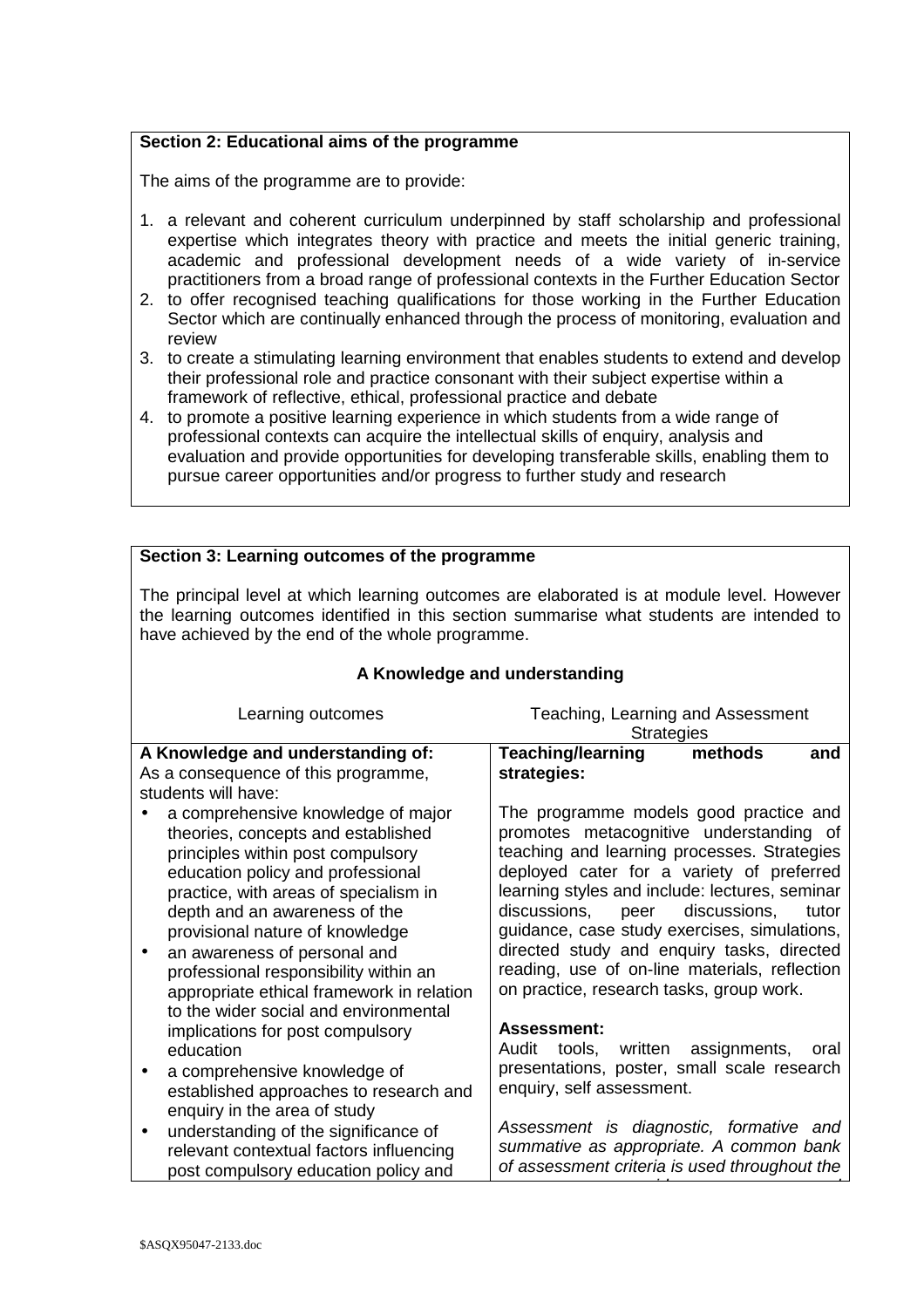| professional practice                     | programme to aid transparency<br>and   |
|-------------------------------------------|----------------------------------------|
| knowledge of the basis of their own value | consistency in the assessment process, |
| position compared to that of others       | matching assessment with the intended  |
| related to post compulsory educational    | learning outcomes of the modules.      |
| policy and professional practice          |                                        |
| understanding the significance of how     |                                        |
| related work of other professions and     |                                        |
| disciplines impacts upon wider            |                                        |
| educational policy and practice           |                                        |
| understanding of issues of equality,      |                                        |
| diversity, inclusion and social justice   |                                        |
| related to post compulsory education      |                                        |
| policy and professional practice          |                                        |

## **B Intellectual Skills**

| <b>Learning outcomes</b>                                                                                                                                                                                                                                                                                                                                                                                                                                                                        | <b>Teaching, Learning and Assessment</b><br><b>Strategies</b>                                                                                                                                                                                                                                                                                                                                                                                                                               |
|-------------------------------------------------------------------------------------------------------------------------------------------------------------------------------------------------------------------------------------------------------------------------------------------------------------------------------------------------------------------------------------------------------------------------------------------------------------------------------------------------|---------------------------------------------------------------------------------------------------------------------------------------------------------------------------------------------------------------------------------------------------------------------------------------------------------------------------------------------------------------------------------------------------------------------------------------------------------------------------------------------|
| As a consequence of this programme,<br>students will have be able to:<br>critically analyse and/or evaluate new<br>and/or abstract ideas, perspectives and<br>theories used to interpret and/or explore<br>the area of study in the process of<br>developing an argument<br>use established methods of data<br>$\bullet$<br>collection, justifying plans and methods<br>on technical grounds<br>critically evaluate evidence for its<br>$\bullet$<br>reliability, validity and significance and | <b>Teaching/learning</b><br>methods<br>and<br>strategies<br>The programme models good practice and<br>promotes metacognitive understanding of<br>teaching and learning processes. Strategies<br>deployed cater for a variety of preferred<br>learning styles and include: lectures, seminar<br>discussions.<br>discussions,<br>peer<br>tutor<br>guidance, case study exercises, simulations,<br>directed study and enquiry tasks, directed<br>reading, use of on-line materials, reflection |
| can investigate and give reasons for<br>contradictory data.<br>synthesise abstract data, concepts<br>٠<br>and/or numerical data towards a given<br>purpose integrating new principles and<br>understanding<br>use critical reflection in the learning<br>$\bullet$<br>process to explore and develop personal<br>and professional theories in relation to<br>professional practice.<br>engage with an appropriate ethical<br>$\bullet$<br>framework for interpreting ideas and<br>practice.     | on practice.<br><b>Assessment</b><br>assignments,<br>Audit<br>tools,<br>written<br>oral<br>presentations, poster, small scale research<br>enquiry, self assessment.<br>Assessment is diagnostic, formative and<br>summative as appropriate. A common bank<br>of assessment criteria is used throughout the<br>aid<br>transparency<br>and<br>programme<br>to<br>consistency in the assessment process,<br>matching assessment with the<br>intended<br>learning outcomes of the modules.      |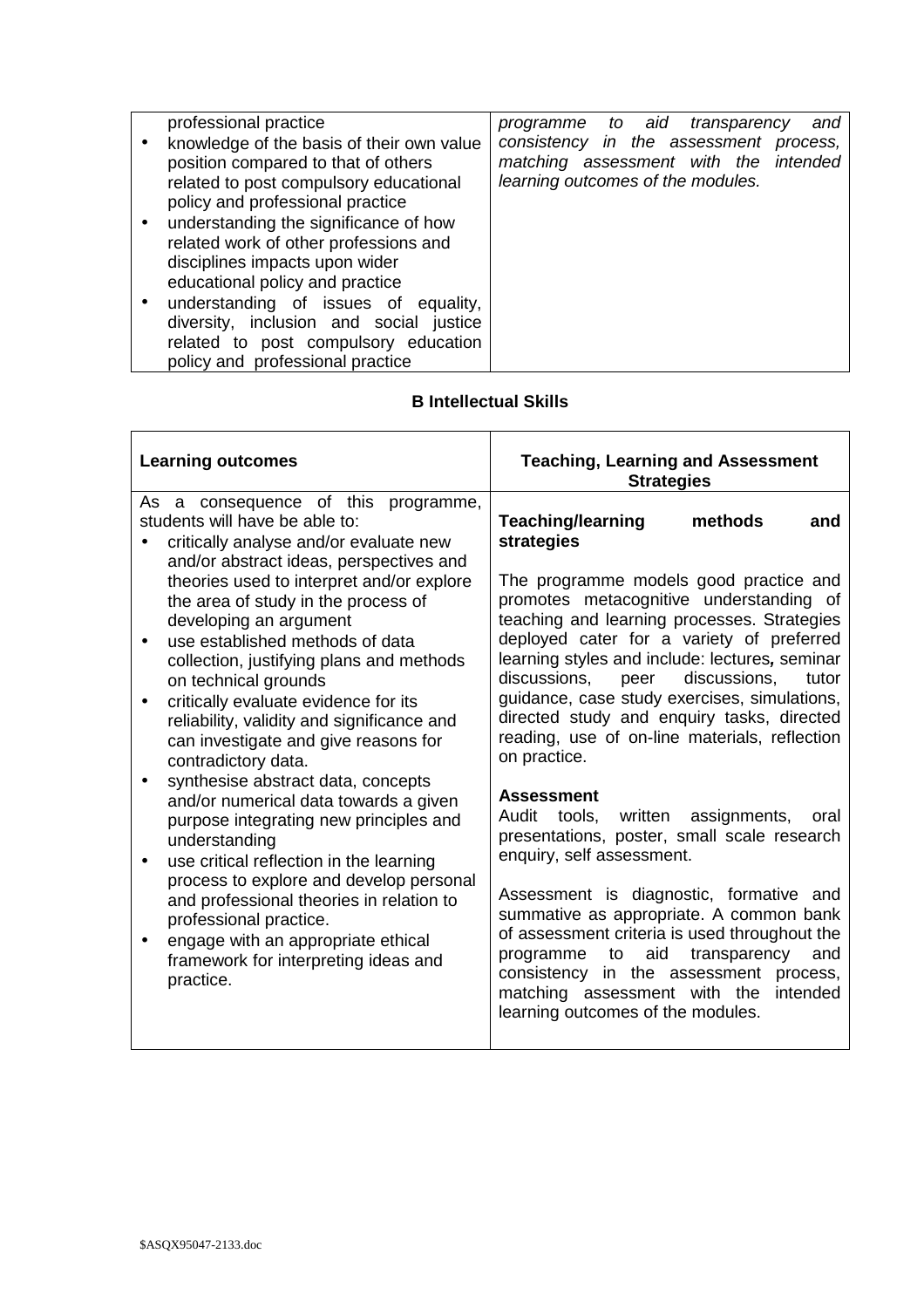| <b>Learning outcomes</b>                                                                                                                                                                                                                                                                                                                                                                                                                                                                                                                                                                                                                                                                                                                                                                                                                                                                                                                                                                                           | <b>Teaching, Learning and Assessment</b><br><b>Strategies</b>                                                                                                                                                                                                                                                                                                                                                                                                                                                                                                                                                                                                                                                                                                                                                                                                                        |
|--------------------------------------------------------------------------------------------------------------------------------------------------------------------------------------------------------------------------------------------------------------------------------------------------------------------------------------------------------------------------------------------------------------------------------------------------------------------------------------------------------------------------------------------------------------------------------------------------------------------------------------------------------------------------------------------------------------------------------------------------------------------------------------------------------------------------------------------------------------------------------------------------------------------------------------------------------------------------------------------------------------------|--------------------------------------------------------------------------------------------------------------------------------------------------------------------------------------------------------------------------------------------------------------------------------------------------------------------------------------------------------------------------------------------------------------------------------------------------------------------------------------------------------------------------------------------------------------------------------------------------------------------------------------------------------------------------------------------------------------------------------------------------------------------------------------------------------------------------------------------------------------------------------------|
| As a consequence of this programme,<br>students will be able to:<br>apply techniques and skills effectively<br>and efficiently in a range of contexts,<br>anticipating problems that may arise,<br>making informed judgements<br>exercise initiative and personal<br>$\bullet$<br>responsibility and a capacity to make<br>decisions in complex and unpredictable<br>contexts<br>integrate relevant theoretical,<br>professional and/or research based<br>sources and use them in the<br>development and discussion of ideas<br>plan and execute a small scale enquiry in<br>$\bullet$<br>a systematic and reflexive manner,<br>clearly justifying plans and methods on<br>technical grounds and evaluating<br>research outcomes<br>develop a coherent strategy for work-<br>$\bullet$<br>based or other relevant experiences,<br>identifying own practice goals and<br>formulating plans for achieving these<br>articulate a coherent, reflective and<br>$\bullet$<br>effective orientation to their practice and | <b>Teaching/learning</b><br>methods<br>and<br>strategies<br>In University sessions course members are<br>introduced to relevant theories and research.<br>In the workplace they work on directed study<br>and enquiry tasks. These sources are then<br>used in module assessments and to inform<br>their reflection on practice and to identify,<br>justify and evaluate changed courses of<br>action<br>Course members are asked to demonstrate<br>coverage of the FENTO Standards and<br>reflect on their work-based experience and<br>the future progress to be made as a<br>developing professional in their subject.<br><b>Assessment</b><br>The programme models good practice and<br>promotes metacognitive understanding of<br>teaching and learning processes. Strategies<br>deployed include: observation of practice,<br>evaluation<br>of<br>their<br>performance,<br>own |
| their personal responsibilities in<br>professional practice                                                                                                                                                                                                                                                                                                                                                                                                                                                                                                                                                                                                                                                                                                                                                                                                                                                                                                                                                        | documentary records.                                                                                                                                                                                                                                                                                                                                                                                                                                                                                                                                                                                                                                                                                                                                                                                                                                                                 |

## **C Subject, Professional and Practical Skills**

| <b>Learning outcomes</b>                                                                                                                                                                                                                                                                                                                                         | <b>Teaching, Learning and Assessment</b><br><b>Strategies</b>                                                                                                                                                                                                                                                                                                                                                                |
|------------------------------------------------------------------------------------------------------------------------------------------------------------------------------------------------------------------------------------------------------------------------------------------------------------------------------------------------------------------|------------------------------------------------------------------------------------------------------------------------------------------------------------------------------------------------------------------------------------------------------------------------------------------------------------------------------------------------------------------------------------------------------------------------------|
| As a consequence of this programme,<br>students be able to:<br>interact effectively as a team member,<br>٠<br>supporting, leading, negotiating and                                                                                                                                                                                                               | <b>Teaching/learning</b><br>methods<br>and<br>strategies                                                                                                                                                                                                                                                                                                                                                                     |
| managing conflict in a range of<br>professional contexts<br>locate, use effectively and evaluate the<br>$\bullet$<br>full range of learning resources, including<br>ICT across a range of contexts<br>apply confidently their own criteria of<br>judgement and can challenge received<br>opinion and reflect upon action<br>communicate effectively with a broad | The programme models good practice and<br>promotes metacognitive understanding of<br>teaching and learning processes. Strategies<br>deployed cater for a variety of preferred<br>learning styles and include: lectures, seminar<br>discussions,<br>peer discussions,<br>tutor<br>guidance, case study exercises, simulations,<br>directed study and enquiry tasks, directed<br>reading, use of on-line materials, reflection |

## **D Transferable Skills and other attributes**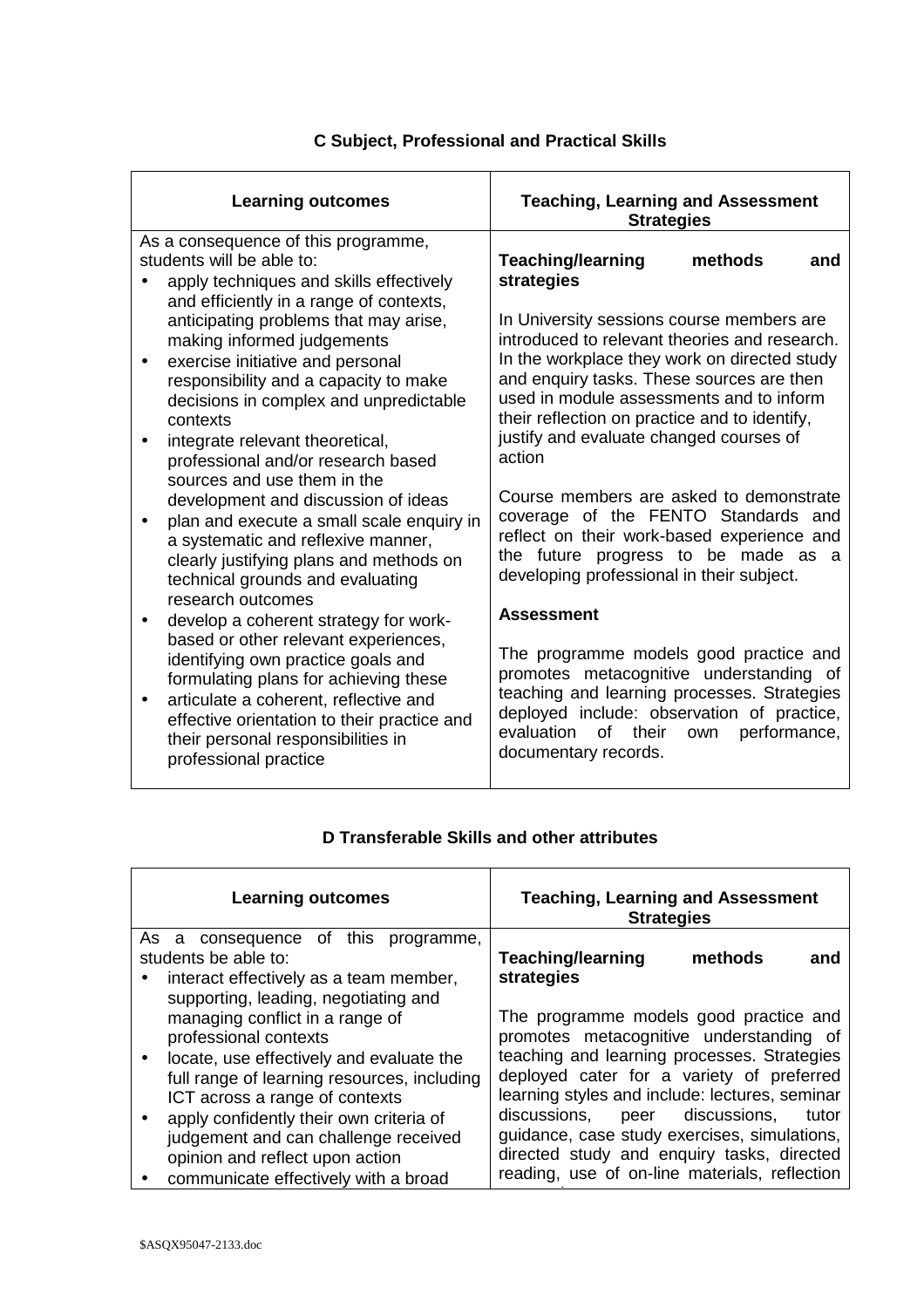| range of audiences including young<br>people, parents/carers and other                                                                            | on practice.                                                                                                                                                      |
|---------------------------------------------------------------------------------------------------------------------------------------------------|-------------------------------------------------------------------------------------------------------------------------------------------------------------------|
| professionals                                                                                                                                     | <b>Assessment</b>                                                                                                                                                 |
| interpret, organise and present ideas,<br>concepts and numerical information<br>using a variety of presentational modes                           | Audit tools, written assignments,<br>oral<br>presentations, poster, small scale research<br>enquiry, self assessment.                                             |
| take responsibility for own learning,<br>articulating their own preferred learning<br>styles and strategies and managing their<br>own development | Assessment is diagnostic, formative and<br>summative as appropriate. A common<br>bank of assessment criteria<br>used<br>İS.                                       |
| engage effectively in debate in a<br>professional manner and produce<br>coherent written and oral reports on<br>procedures                        | throughout<br>the programme<br>to<br>aid<br>transparency and consistency in<br>the<br>matching<br>assessment<br>process,<br>assessment with the intended learning |
| identify and analyse complex problems,<br>confidently and flexibly, applying<br>appropriate knowledge and skills to their<br>solution             | outcomes of the modules.                                                                                                                                          |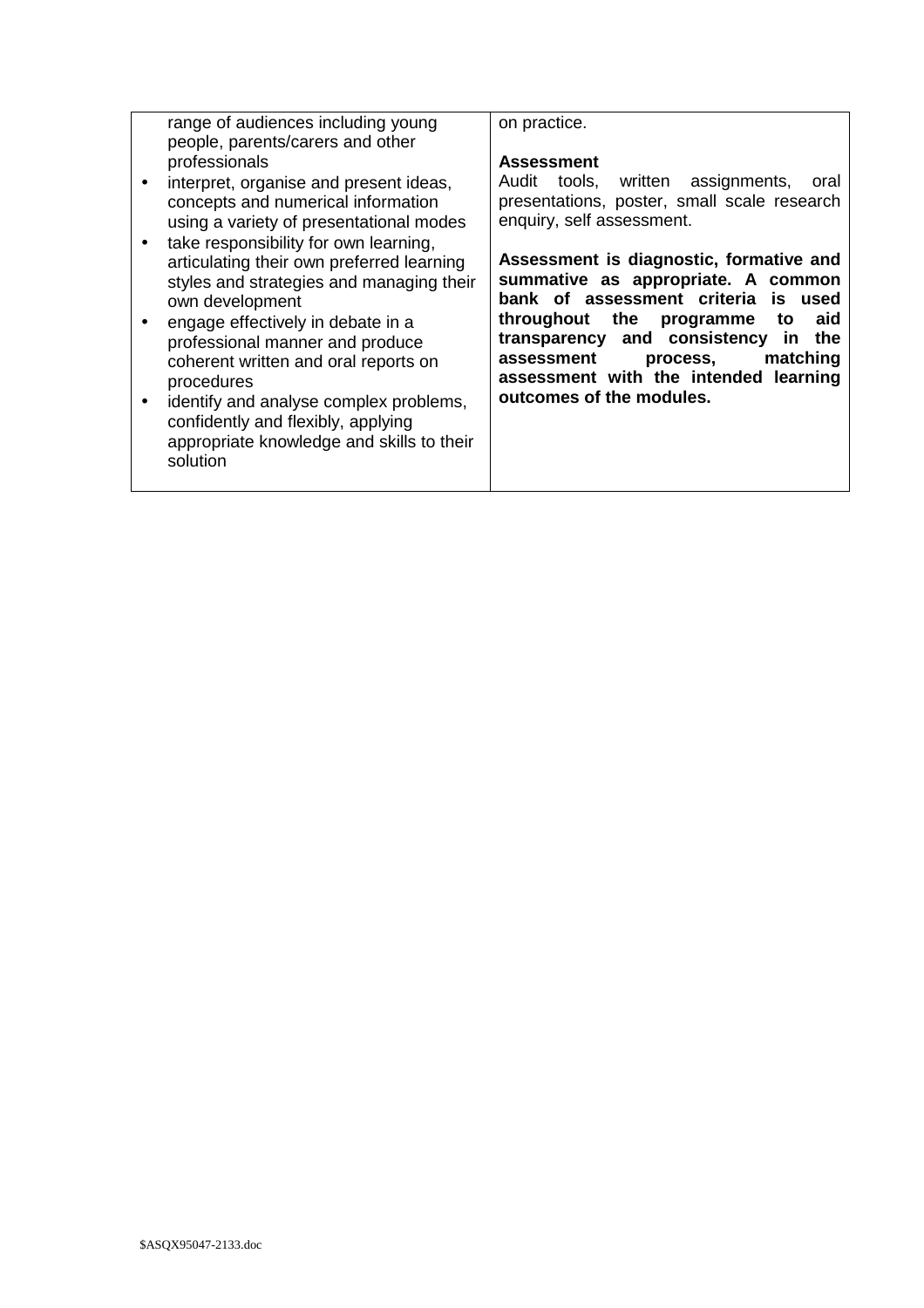#### **Section 4: Programme structure**

The Cert Ed consists of the following compulsory modules:

UTCG8R-20-, Learning and Teaching in Post Compulsory Education, (20 credits level 1) UTCG8S-10-1, Practical Teaching A , (10 credits level 1)

UTCG8T-10-2, Preparing for Advanced Study in Continuing Education, (10 credits level 2) UTCG8U-20-3, Practical Teaching B, (20 credits level 3)

UTCG8V-20-3, Researching Learning in Post Compulsory Education, (20 credits level 3) UTCG8W-20-3, Management & Social Context in Post Compulsory Education, (20 credits level 3)

UTCG98-20-3, Practice and Professional Standards in Post 16 Education, (20 credits level 3)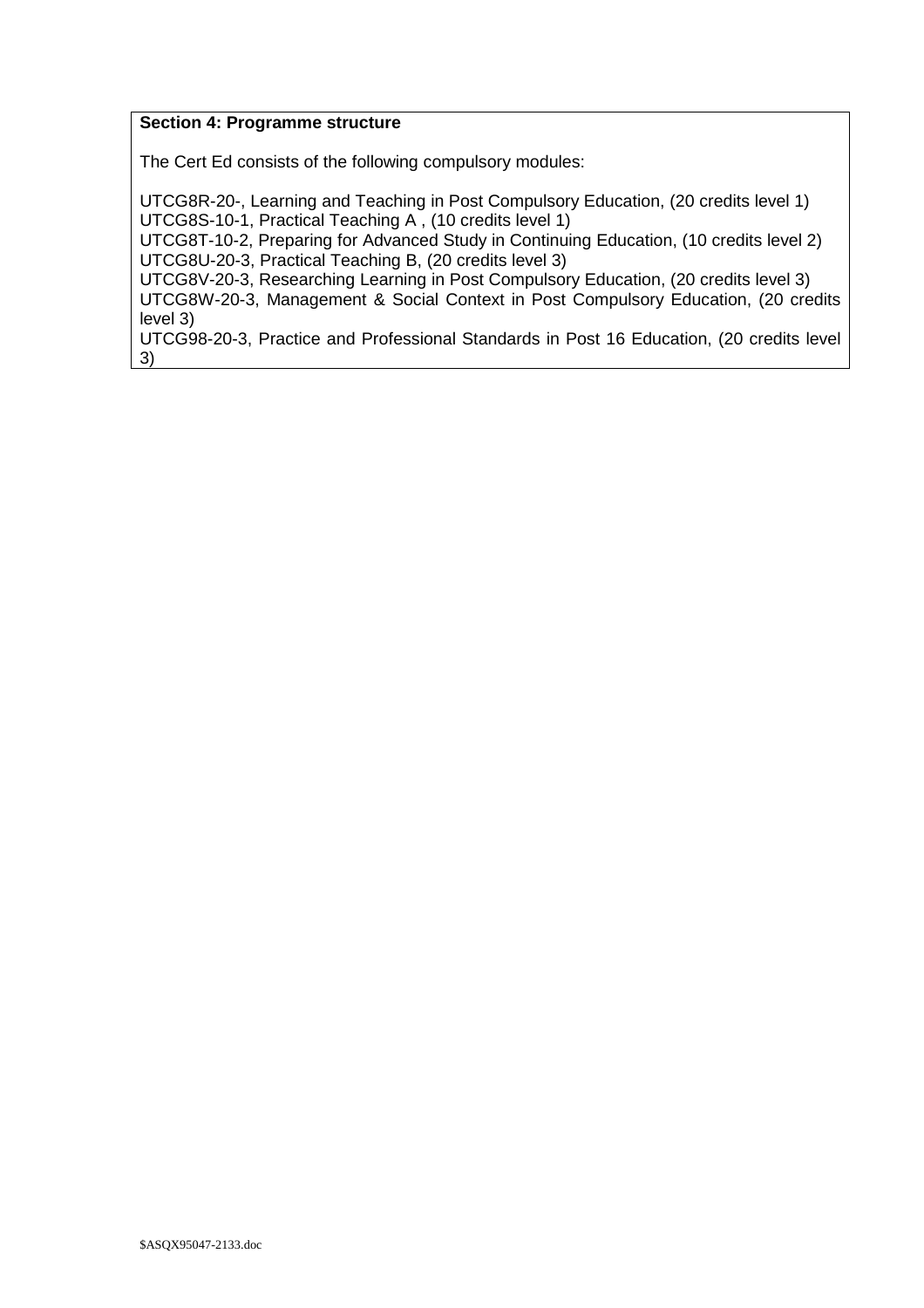#### **Section 5: Entry Requirements**

- 1. The normal minimum level of attainment required for entry onto the Cert Ed (FE) Award is passes in one or more of the following:
	- Two subjects at GCE A Level supported by three passes at GCSE at grade C or above
	- Three subjects at GCE A level and one pass at GCSE at grade C or above
	- BTEC National Diploma
	- GNVQ level III
	- Validated Access course
	- European or International Baccalaureate
- 2. Applicants may be considered for entry without the normal qualifications if they can show:
	- That they would benefit from study at the appropriate level
	- That they are likely to achieve the required standard
	- That they have suitable knowledge and skills for entry onto the award

We welcome applications from mature applicants and those who do not have the entry requirements outlined in this prospectus. The University will consider applications on the basis of evidence of personal, professional and educational experience, which indicate an applicant's ability to meet the demands of a degree. We like to give such applicants every opportunity to show that they have the motivation and ability to succeed in their chosen programme of study.

- 3. Applicants must have access to a minimum amount of teaching experience: at least 45 hours of teaching for the 'Practical Teaching A' module, and a further 150 hours of successful teaching for module Practical Teaching B. These hours must be in one of the following settings for FENTO endorsement:
	- A. Further Education as defined in the FAHE Act 1992
	- B. Further Education in Higher Education settings
	- C. Adult and Community Education
	- D. Literacy, numeracy and ESOL provision within further and adult education
	- E. Workplace teaching and learning to groups and individuals

AL is available for UTCG8R-20-1 and UTCG8S-10-1 on the basis of achievement of comparable qualifications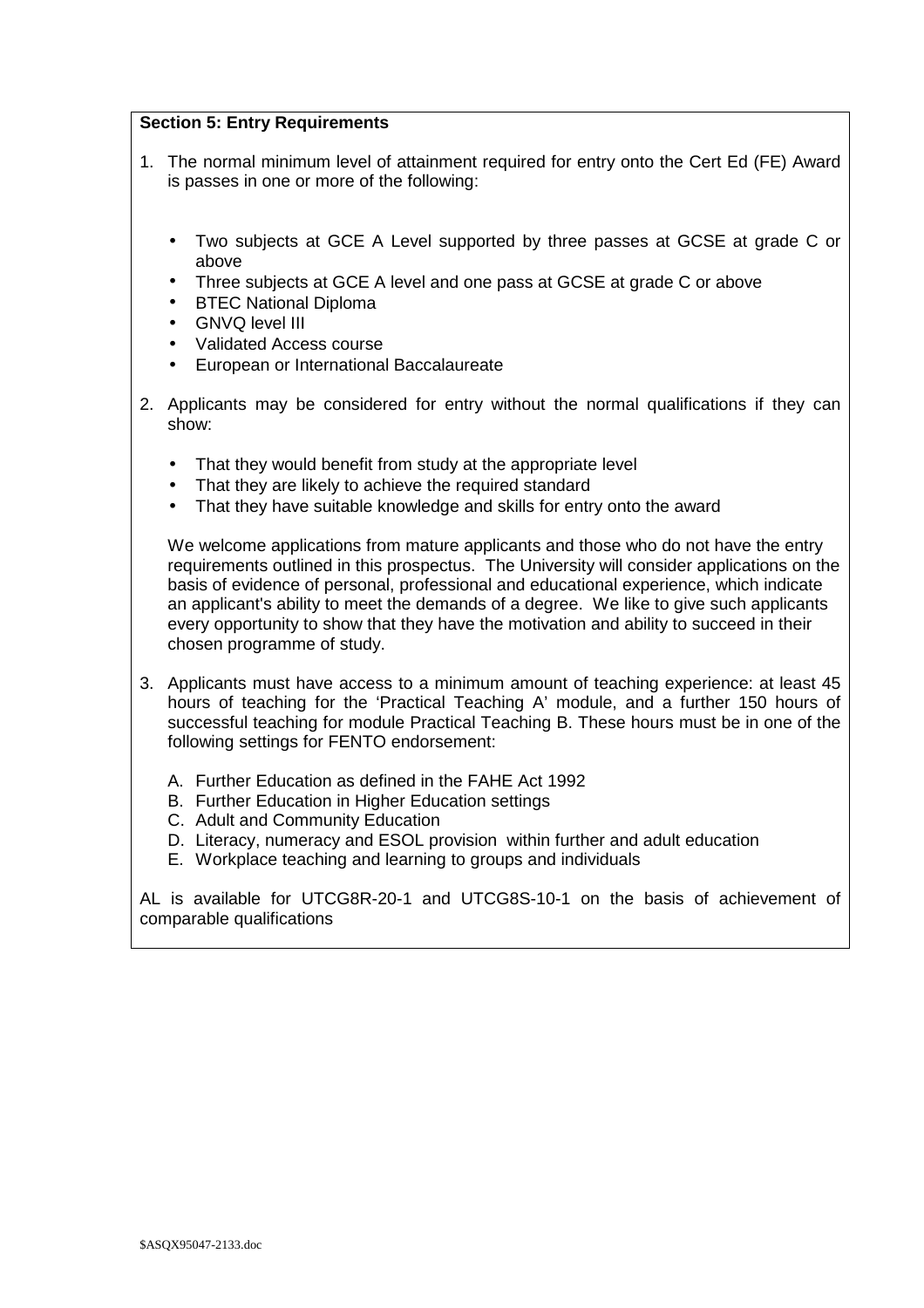#### **Section 6: Assessment Regulations**

The individual modules in the programme are assessed within Modular Assessment Regulations (MAR).

The programme award is non MAR.

## **6.1 ASSESSMENT REGULATIONS**

## **6.1.1 Award requirements**

In order to be eligible for the award of Certificate in Education (Further Education) the student must achieve 120 credits through completion of the units identified in the programme specification. This involves 30 credits at Level 1, 10 credits at Level 2 and 80 credits at Level 3.

There are no intermediate awards for which a student could be eligible.

## **6.2 EXAMINING BOARD**

There shall be an Examining Board responsible for determining success in modules and recommending the award of the qualification available within the programme.

## **Composition**

Dean of the Faculty of Education or nominee (Chair) Programme Leader Scheme director Head of School of Secondary and Post-compulsory Education External Examiner for the programme University Module Leaders for each Module One representative of the partner colleges.

## **Terms of Reference**

The Terms of Reference for the non-MAR Cert Ed (FE) Examining Board shall be as set out in the University's Handbook of Academic Procedures, E5a, paragraph 6.

## **6.3 RESPONSIBILITIES OF THE EXTERNAL EXAMINER(S)**

The responsibilities of the external examiner(s) shall be as set out in the University's Handbook of Academic Procedures, E6, paragraphs 16 to 18 inclusive, covering non-MAR awards.

#### **6.4 EXTENUATING CIRCUMSTANCES**

A student who is of the opinion that his or her performance in the assessment of a unit, or his or her ability to undertake an assessment has been adversely affected by illness, personal problems, disability or other circumstances may refer those circumstances to the examining board in accordance with Academic Procedure E9a.

## **6.5 ASSESSMENT OFFENCES**

The University procedures for dealing with allegations of assessment offences are laid out in the University Student Handbook, and in the Academic Regulations (El 2a).

## **6.6 APPEALS**

An application for review of an Examining Board decision may only be made in accordance with the University of the West of England Academic Regulation E13. Further information on procedures for appeals are in the University Student Handbook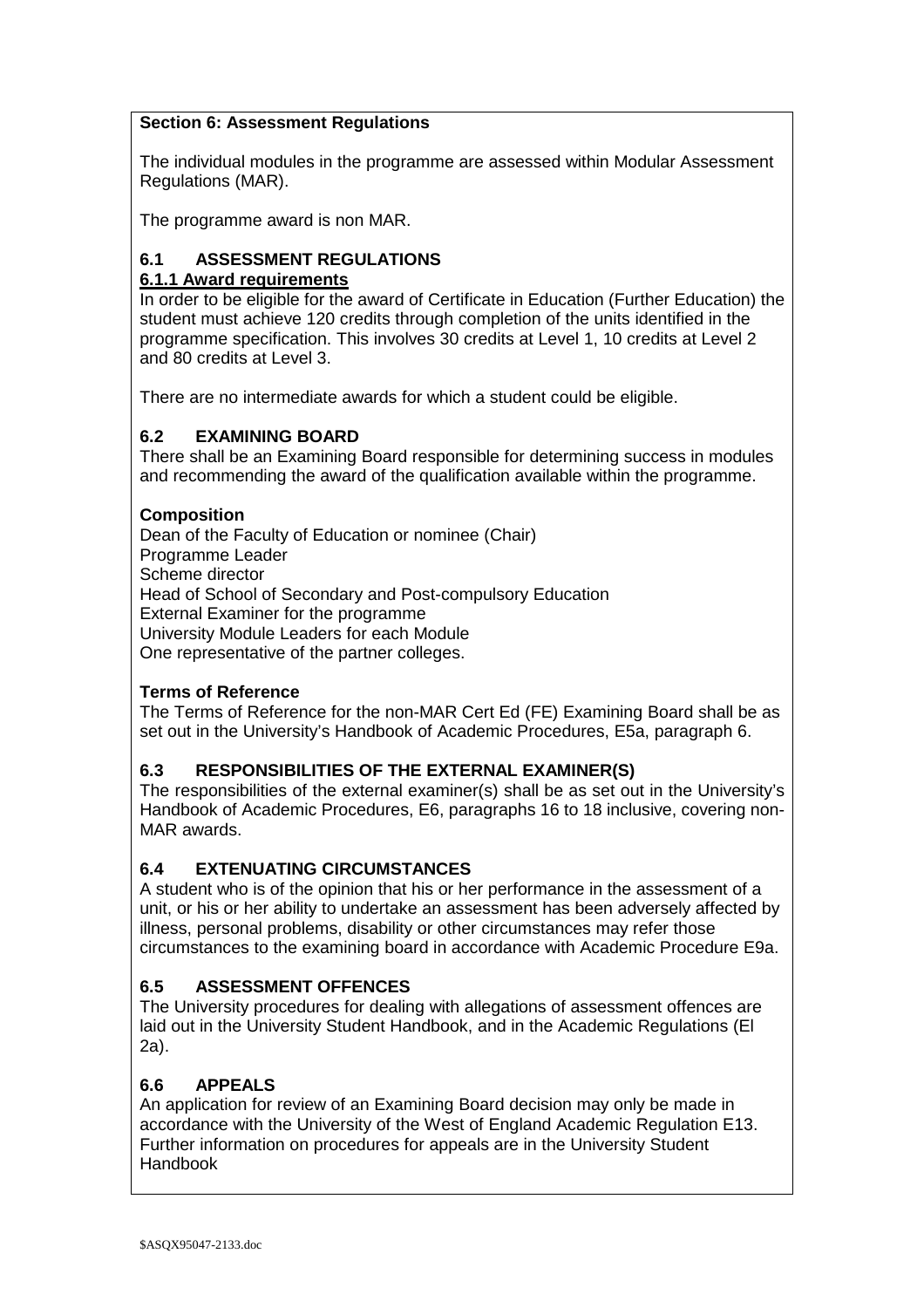## **6.7 ETHICS AND CONFIDENTIALITY**

In all work on this award, it is important that students are guided by a code of professional ethics. In relation to submitting written work for assessment, it is important that the text does not break the ethic of trust or compromise any colleague, learner or participant in research or enquiry. Institutions referred to will usually be anonymised (except in the case of record keeping documents), as should individuals.

#### **Section 7: Student Learning: distinctive features and support**

The programme links to a larger modular scheme and allows flexible starting points depending on whether applicants can be given credit for previous awards. They achieve their qualification by building up sufficient credit at an appropriate level through successful study in a range of relevant modules, each with particular intended learning outcomes. The module UTCG8T-10-2 Preparing for Advanced Study in Continuing Education acts as bridge to higher level study for non-graduates. They are able to attend the Modular Scheme Study Skills and Support Sessions.

Peer support processes and associated assessment processes are encouraged and facilitated. Workshops on developing study skills and associated assessment processes, together with a range of relevant study skill resources, are provided. An explicit and common bank of assessment criteria used for all assessments on the programme aids transparency and consistency in the student experience of assessment. The use of a virtual learning environment, and the use of on-line materials, support students studying in a variety of settings and modes – both full-time and part-time.

The Accreditation of Experiential Learning (AEL) is highly valued in the programme, underpinned by considerable experience in the Faculty of AEL processes. AEL workshops offer opportunities for participants to reflect on their learning from experience and to explore ways to present that experience in a way that can count as credit towards the degree. All students have easy access to the excellent facilities in the Faculty of Education building, including the Education Resource Centre, the Faculty of Education Student Adviser as well as all the facilities described in the University Student Handbook.

Students will be encouraged to enhance their study skills and develop ICT skills throughout the course through provision of workshops and sessions provided by the Faculty of **Education** 

A dedicated Programme Leader, a Scheme Director and a team of skilled tutors support students on the programme.